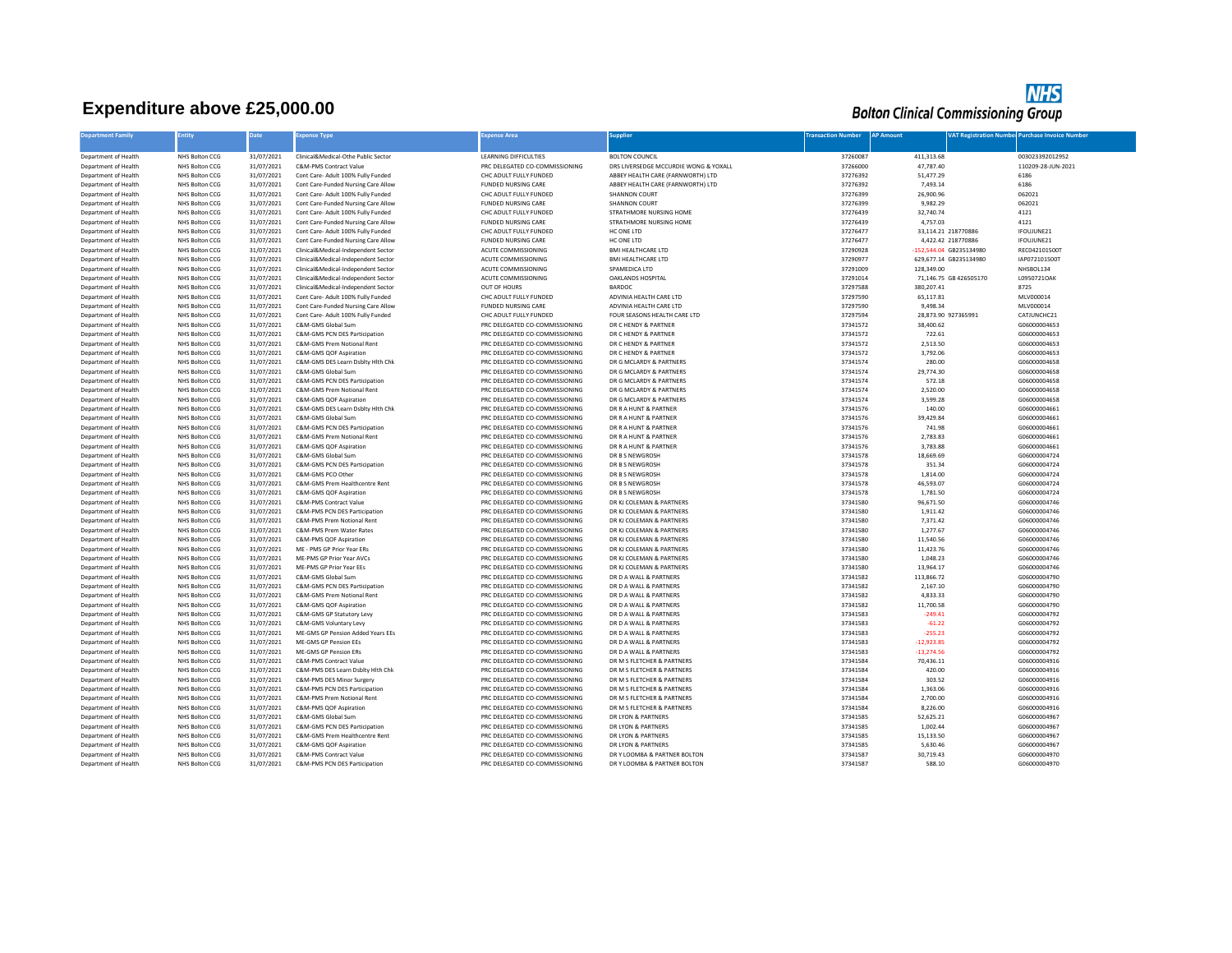| Department of Health | <b>NHS Bolton CCG</b> | 31/07/2021 | C&M-PMS QOF Aspiration             | PRC DELEGATED CO-COMMISSIONING | DR Y LOOMBA & PARTNER BOLTON              | 37341587 | 2,972.68   | G06000004970 |
|----------------------|-----------------------|------------|------------------------------------|--------------------------------|-------------------------------------------|----------|------------|--------------|
| Department of Health | NHS Bolton CCG        | 31/07/2021 | C&M-GMS DES Minor Surgery          | PRC DELEGATED CO-COMMISSIONING | DR J A L KIRBY & PARTNERS                 | 37341589 | 346.88     | G06000005030 |
| Department of Health | NHS Bolton CCG        | 31/07/2021 | C&M-GMS Global Sum                 | PRC DELEGATED CO-COMMISSIONING | DR J A L KIRBY & PARTNERS                 | 37341589 | 55,082.78  | G06000005030 |
| Department of Health | NHS Bolton CCG        | 31/07/2021 | C&M-GMS PCN DES Participation      | PRC DELEGATED CO-COMMISSIONING | DR J A L KIRBY & PARTNERS                 | 37341589 | 1,058.07   | G06000005030 |
| Department of Health | NHS Bolton CCG        | 31/07/2021 | C&M-GMS QOF Aspiration             | PRC DELEGATED CO-COMMISSIONING | DR J A L KIRBY & PARTNERS                 | 37341589 | 5,800.98   | G06000005030 |
| Department of Health | NHS Bolton CCG        | 31/07/2021 | ME - GMS GP Prior Year ERs         | PRC DELEGATED CO-COMMISSIONING | DR J A L KIRBY & PARTNERS                 | 37341589 | 703.49     | G06000005030 |
| Department of Health | NHS Bolton CCG        | 31/07/2021 | ME-GMS GP Prior Year EEs           | PRC DELEGATED CO-COMMISSIONING | DR J A L KIRBY & PARTNERS                 | 37341589 | 627.81     | G06000005030 |
| Department of Health | NHS Bolton CCG        | 31/07/2021 | C&M-PMS Contract Value             | PRC DELEGATED CO-COMMISSIONING | DR C HALLIKERI                            | 37341591 | 34,128.38  | G06000005057 |
| Department of Health | NHS Bolton CCG        | 31/07/2021 | C&M-PMS PCN DES Participation      | PRC DELEGATED CO-COMMISSIONING | DR C HALLIKERI                            | 37341591 | 646.65     | G06000005057 |
| Department of Health | NHS Bolton CCG        | 31/07/2021 | C&M-PMS QOF Aspiration             | PRC DELEGATED CO-COMMISSIONING | DR C HALLIKERI                            | 37341591 | 3,479.86   | G06000005057 |
| Department of Health | NHS Bolton CCG        | 31/07/2021 | C&M-GMS Global Sum                 | PRC DELEGATED CO-COMMISSIONING | DR P K JAIN & PARTNER                     | 37341593 | 22,829.65  | G06000005060 |
| Department of Health | <b>NHS Bolton CCG</b> | 31/07/2021 | C&M-GMS PCN DES Participation      | PRC DELEGATED CO-COMMISSIONING | DR P K JAIN & PARTNER                     | 37341593 | 454.48     | G06000005060 |
| Department of Health | NHS Bolton CCG        | 31/07/2021 | C&M-GMS Prem Healthcentre Rent     | PRC DELEGATED CO-COMMISSIONING | DR P K JAIN & PARTNER                     | 37341593 | 32,522.79  | G06000005060 |
| Department of Health | NHS Bolton CCG        | 31/07/2021 | C&M-GMS QOF Aspiration             | PRC DELEGATED CO-COMMISSIONING | DR P K JAIN & PARTNER                     | 37341593 | 2,857.70   | G06000005060 |
| Department of Health | NHS Bolton CCG        | 31/07/2021 | C&M-PMS Contract Value             | PRC DELEGATED CO-COMMISSIONING | DR R A M FALOUJI & PARTNER                | 37341595 | 29,969.88  | G06000005232 |
| Department of Health | NHS Bolton CCG        | 31/07/2021 | C&M-PMS PCN DES Participation      | PRC DELEGATED CO-COMMISSIONING | DR R A M FALOUJI & PARTNER                | 37341595 | 561.45     | G06000005232 |
| Department of Health | NHS Bolton CCG        | 31/07/2021 | C&M-PMS QOF Aspiration             | PRC DELEGATED CO-COMMISSIONING | DR R A M FALOUJI & PARTNER                | 37341595 | 2,534.95   | G06000005232 |
| Department of Health | NHS Bolton CCG        | 31/07/2021 | C&M-GMS DES Learn Dsblty Hlth Chk  | PRC DELEGATED CO-COMMISSIONING | DR VINEET KUMAR KALHAN AND DR VIRHA GUPTA | 37341598 | 980.00     | G06000005361 |
|                      |                       |            |                                    |                                |                                           |          |            |              |
| Department of Health | NHS Bolton CCG        | 31/07/2021 | C&M-GMS Global Sum                 | PRC DELEGATED CO-COMMISSIONING | DR VINEET KUMAR KALHAN AND DR VIBHA GUPTA | 37341598 | 27,461.02  | G06000005361 |
| Department of Health | NHS Bolton CCG        | 31/07/2021 | C&M-GMS PCN DES Participation      | PRC DELEGATED CO-COMMISSIONING | DR VINEET KUMAR KALHAN AND DR VIBHA GUPTA | 37341598 | 512.50     | G06000005361 |
| Department of Health | NHS Bolton CCG        | 31/07/2021 | C&M-GMS Prem Notional Rent         | PRC DELEGATED CO-COMMISSIONING | DR VINEET KUMAR KALHAN AND DR VIBHA GUPTA | 37341598 | 1,445.83   | G06000005361 |
| Department of Health | NHS Bolton CCG        | 31/07/2021 | C&M-GMS QOF Aspiration             | PRC DELEGATED CO-COMMISSIONING | DR VINEET KUMAR KALHAN AND DR VIBHA GUPTA | 37341598 | 2.454.98   | G06000005361 |
| Department of Health | NHS Bolton CCG        | 31/07/2021 | C&M-APMS PCN DES Participation     | PRC DELEGATED CO-COMMISSIONING | OLIVE FAMILY PRACTICE                     | 37341599 | 666.43     | G06000005479 |
| Department of Health | NHS Bolton CCG        | 31/07/2021 | C&M-APMS QOF Aspiration            | PRC DELEGATED CO-COMMISSIONING | OLIVE FAMILY PRACTICE                     | 37341599 | 2,709.54   | G06000005479 |
| Department of Health | NHS Bolton CCG        | 31/07/2021 | C&M-PMS Contract Value             | PRC DELEGATED CO-COMMISSIONING | OLIVE FAMILY PRACTICE                     | 37341599 | 36.359.36  | G06000005479 |
| Department of Health | NHS Bolton CCG        | 31/07/2021 | <b>C&amp;M-PMS Contract Value</b>  | PRC DELEGATED CO-COMMISSIONING | DR S S H NASEEF                           | 37341601 | 23,604.01  | G06000005518 |
| Department of Health | NHS Bolton CCG        | 31/07/2021 | C&M-PMS PCN DES Participation      | PRC DELEGATED CO-COMMISSIONING | DR S S H NASEEF                           | 37341601 | 457.25     | G06000005518 |
| Department of Health | NHS Bolton CCG        | 31/07/2021 | C&M-PMS Prem Notional Rent         | PRC DELEGATED CO-COMMISSIONING | DR S S H NASEEF                           | 37341601 | 2,504.17   | G06000005518 |
| Department of Health | <b>NHS Bolton CCG</b> | 31/07/2021 | C&M-PMS Prem Water Rates           | PRC DELEGATED CO-COMMISSIONING | DR S S H NASEEF                           | 37341601 | 225.92     | G06000005518 |
| Department of Health | NHS Bolton CCG        | 31/07/2021 | C&M-PMS QOF Aspiration             | PRC DELEGATED CO-COMMISSIONING | DR S S H NASEEF                           | 37341601 | 2,422.96   | G06000005518 |
| Department of Health | NHS Bolton CCG        | 31/07/2021 | C&M-PMS Contract Value             | PRC DELEGATED CO-COMMISSIONING | PIKES LANE CENTRE                         | 37341605 | 16,077.02  | G06000005574 |
| Department of Health | NHS Bolton CCG        | 31/07/2021 | C&M-PMS PCN DES Participation      | PRC DELEGATED CO-COMMISSIONING | PIKES LANE CENTRE                         | 37341605 | 308.98     | G06000005574 |
| Department of Health | NHS Bolton CCG        | 31/07/2021 | C&M-PMS Prem Healthcentre Rent     | PRC DELEGATED CO-COMMISSIONING | PIKES LANE CENTRE                         | 37341605 | 13,887.72  | G06000005574 |
| Department of Health | NHS Bolton CCG        | 31/07/2021 | C&M-PMS QOF Aspiration             | PRC DELEGATED CO-COMMISSIONING | PIKES LANE CENTRE                         | 37341605 | 1,716.75   | G06000005574 |
| Department of Health | NHS Bolton CCG        | 31/07/2021 | C&M-PMS Contract Value             | PRC DELEGATED CO-COMMISSIONING | DR S R GREEN & PARTNER                    | 37341608 | 38,346.22  | G06000005652 |
| Department of Health | NHS Bolton CCG        | 31/07/2021 | C&M-PMS DES Learn Dsblty Hlth Chk  | PRC DELEGATED CO-COMMISSIONING | DR S R GREEN & PARTNER                    | 37341608 | 140.00     | G06000005652 |
| Department of Health | NHS Bolton CCG        | 31/07/2021 | C&M-PMS DES Minor Surgery          | PRC DELEGATED CO-COMMISSIONING | DR S R GREEN & PARTNER                    | 37341608 | 303.52     | G06000005652 |
| Department of Health | NHS Bolton CCG        | 31/07/2021 | C&M-PMS PCN DES Participation      | PRC DELEGATED CO-COMMISSIONING | DR S R GREEN & PARTNER                    | 37341608 | 735.99     | G06000005652 |
| Department of Health | NHS Bolton CCG        | 31/07/2021 | C&M-PMS QOF Aspiration             | PRC DELEGATED CO-COMMISSIONING | DR S R GREEN & PARTNER                    | 37341608 | 3,553.41   | G06000005652 |
| Department of Health | NHS Bolton CCG        | 31/07/2021 | ME - PMS GP Prior Year ERs         | PRC DELEGATED CO-COMMISSIONING | DR S R GREEN & PARTNER                    | 37341608 | 262.83     | G06000005652 |
| Department of Health | NHS Bolton CCG        | 31/07/2021 | ME-PMS GP Prior Year EEs           | PRC DELEGATED CO-COMMISSIONING | DR S R GREEN & PARTNER                    | 37341608 | 265.02     | G06000005652 |
| Department of Health | NHS Bolton CCG        | 31/07/2021 | C&M-PMS Contract Value             | PRC DELEGATED CO-COMMISSIONING | <b>SILVERT &amp; PARTNERS</b>             | 37341612 | 115,128.87 | G06000005705 |
| Department of Health | NHS Bolton CCG        | 31/07/2021 | C&M-PMS DES Learn Dsblty Hlth Chk  | PRC DELEGATED CO-COMMISSIONING | SILVERT & PARTNERS                        | 37341612 | 420.00     | G06000005705 |
| Department of Health | NHS Bolton CCG        | 31/07/2021 | C&M-PMS DES Minor Surgery          | PRC DELEGATED CO-COMMISSIONING | <b>SILVERT &amp; PARTNERS</b>             | 37341612 | 693.76     | G06000005705 |
| Department of Health | <b>NHS Bolton CCG</b> | 31/07/2021 | C&M-PMS PCN DES Participation      | PRC DELEGATED CO-COMMISSIONING | <b>SILVERT &amp; PARTNERS</b>             | 37341612 | 2,185.70   | G06000005705 |
| Department of Health | NHS Bolton CCG        | 31/07/2021 | C&M-PMS PCO Locum Adop/Pat/Mat     | PRC DELEGATED CO-COMMISSIONING | <b>SILVERT &amp; PARTNERS</b>             | 37341612 | 14,000.00  | G06000005705 |
| Department of Health | NHS Bolton CCG        | 31/07/2021 | C&M-PMS Prem Notional Rent         | PRC DELEGATED CO-COMMISSIONING | <b>SILVERT &amp; PARTNERS</b>             | 37341612 | 6,734.09   | G06000005705 |
| Department of Health | NHS Bolton CCG        | 31/07/2021 | C&M-PMS QOF Aspiration             | PRC DELEGATED CO-COMMISSIONING | <b>SILVERT &amp; PARTNERS</b>             | 37341612 | 12,719.81  | G06000005705 |
| Department of Health | NHS Bolton CCG        | 31/07/2021 | C&M-PMS Contract Value             | PRC DELEGATED CO-COMMISSIONING | SWAN LANE MEDICAL CENTRE                  | 37341614 | 73,658.16  | G06000005788 |
| Department of Health | NHS Bolton CCG        | 31/07/2021 | C&M-PMS DES Learn Dsblty Hlth Chk  | PRC DELEGATED CO-COMMISSIONING | SWAN LANE MEDICAL CENTRE                  | 37341614 | 280.00     | G06000005788 |
|                      |                       |            |                                    |                                |                                           |          |            |              |
| Department of Health | NHS Bolton CCG        | 31/07/2021 | C&M-PMS DES Minor Surgery          | PRC DELEGATED CO-COMMISSIONING | SWAN LANE MEDICAL CENTRE                  | 37341614 | 86.72      | G06000005788 |
| Department of Health | NHS Bolton CCG        | 31/07/2021 | C&M-PMS PCN DES Participation      | PRC DELEGATED CO-COMMISSIONING | SWAN LANE MEDICAL CENTRE                  | 37341614 | 1,381.20   | G06000005788 |
| Department of Health | NHS Bolton CCG        | 31/07/2021 | C&M-PMS Prem Notional Rent         | PRC DELEGATED CO-COMMISSIONING | SWAN LANE MEDICAL CENTRE                  | 37341614 | 2,558.33   | G06000005788 |
| Department of Health | NHS Bolton CCG        | 31/07/2021 | C&M-PMS Prem Water Rates           | PRC DELEGATED CO-COMMISSIONING | SWAN LANE MEDICAL CENTRE                  | 37341614 | 291.16     | G06000005788 |
| Department of Health | NHS Bolton CCG        | 31/07/2021 | C&M-PMS QOF Aspiration             | PRC DELEGATED CO-COMMISSIONING | SWAN LANE MEDICAL CENTRE                  | 37341614 | 7,897.26   | G06000005788 |
| Department of Health | NHS Bolton CCG        | 31/07/2021 | C&M-APMS DES Learn Dsblty Hith Chk | PRC DELEGATED CO-COMMISSIONING | SSP HEALTH BOLTON GP                      | 37341617 | 840.00     | G06000005857 |
| Department of Health | NHS Bolton CCG        | 31/07/2021 | C&M-APMS PCN DES Participation     | PRC DELEGATED CO-COMMISSIONING | SSP HEALTH BOLTON GP                      | 37341617 | 742.60     | G06000005857 |
| Department of Health | NHS Bolton CCG        | 31/07/2021 | C&M-APMS QOF Aspiration            | PRC DELEGATED CO-COMMISSIONING | <b>SSP HEALTH BOLTON GP</b>               | 37341617 | 2,571.76   | G06000005857 |
| Department of Health | NHS Bolton CCG        | 31/07/2021 | C&M-PMS Contract Value             | PRC DELEGATED CO-COMMISSIONING | SSP HEALTH BOLTON GP                      | 37341617 | 39,544.60  | G06000005857 |
| Department of Health | NHS Bolton CCG        | 31/07/2021 | C&M-APMS DES Learn Dsblty Hith Chk | PRC DELEGATED CO-COMMISSIONING | SSP HEALTH BOLTON MC                      | 37341619 | 1,260.00   | G06000005860 |
| Department of Health | NHS Bolton CCG        | 31/07/2021 | C&M-APMS PCN DES Participation     | PRC DELEGATED CO-COMMISSIONING | SSP HEALTH BOLTON MC                      | 37341619 | 889.85     | G06000005860 |
| Department of Health | NHS Bolton CCG        | 31/07/2021 | C&M-APMS Prem Notional Rent        | PRC DELEGATED CO-COMMISSIONING | SSP HEALTH BOLTON MC                      | 37341619 | 5,962.50   | G06000005860 |
| Department of Health | NHS Bolton CCG        | 31/07/2021 | C&M-APMS QOF Aspiration            | PRC DELEGATED CO-COMMISSIONING | SSP HEALTH BOLTON MC                      | 37341619 | 3,743.91   | G06000005860 |
| Department of Health | NHS Bolton CCG        | 31/07/2021 | <b>C&amp;M-PMS Contract Value</b>  | PRC DELEGATED CO-COMMISSIONING | SSP HEALTH BOLTON MC                      | 37341619 | 45.538.90  | G06000005860 |
| Department of Health | NHS Bolton CCG        | 31/07/2021 | C&M-GMS DES Minor Surgery          | PRC DELEGATED CO-COMMISSIONING | <b>GARNET FOLD PRACTICE</b>               | 37341622 | 303.52     | G06000005919 |
| Department of Health | NHS Bolton CCG        | 31/07/2021 | C&M-GMS Global Sum                 | PRC DELEGATED CO-COMMISSIONING | <b>GARNET FOLD PRACTICE</b>               | 37341622 | 56,006.67  | G06000005919 |
| Department of Health | NHS Bolton CCG        | 31/07/2021 | C&M-GMS PCN DES Participation      | PRC DELEGATED CO-COMMISSIONING | <b>GARNET FOLD PRACTICE</b>               | 37341622 | 1,071.62   | G06000005919 |
| Department of Health | NHS Bolton CCG        | 31/07/2021 | C&M-GMS Prem Notional Rent         | PRC DELEGATED CO-COMMISSIONING | <b>GARNET FOLD PRACTICE</b>               | 37341622 | 2,796.83   | G06000005919 |
| Department of Health | NHS Bolton CCG        | 31/07/2021 | C&M-GMS QOF Aspiration             | PRC DELEGATED CO-COMMISSIONING | <b>GARNET FOLD PRACTICE</b>               | 37341622 | 5,867.24   | G06000005919 |
| Department of Health | NHS Bolton CCG        | 31/07/2021 | ME - GMS GP Prior Year ERs         | PRC DELEGATED CO-COMMISSIONING | <b>GARNET FOLD PRACTICE</b>               | 37341622 | 639.89     | G06000005919 |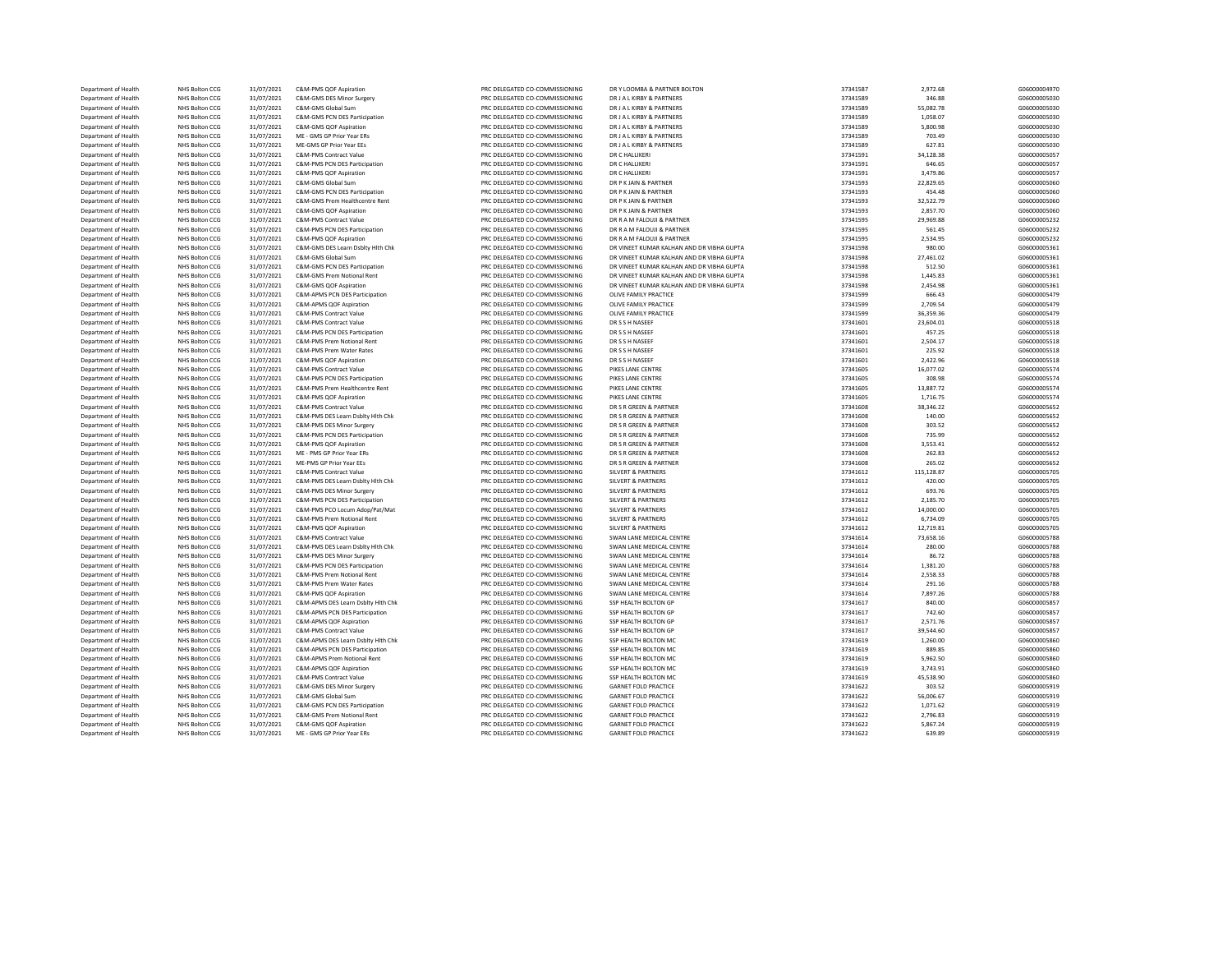| Department of Health | NHS Bolton CCG        | 31/07/2021               | ME-GMS GP Pension Added Years EEs | PRC DELEGATED CO-COMMISSIONING                                   | <b>GARNET FOLD PRACTICE</b>   | 37341622             | 234.97                 | G06000005919                 |
|----------------------|-----------------------|--------------------------|-----------------------------------|------------------------------------------------------------------|-------------------------------|----------------------|------------------------|------------------------------|
| Department of Health | NHS Bolton CCG        | 31/07/2021               | ME-GMS GP Pension EEs             | PRC DELEGATED CO-COMMISSIONING                                   | <b>GARNET FOLD PRACTICE</b>   | 37341622             | 2,382.72               | G06000005919                 |
| Department of Health | NHS Bolton CCG        | 31/07/2021               | ME-GMS GP Pension FRS             | PRC DELEGATED CO-COMMISSIONING                                   | <b>GARNET FOLD PRACTICE</b>   | 37341622             | 2.604.68               | G06000005919                 |
|                      |                       |                          |                                   |                                                                  |                               |                      |                        |                              |
| Department of Health | NHS Bolton CCG        | 31/07/2021               | ME-GMS GP Prior Year EEs          | PRC DELEGATED CO-COMMISSIONING                                   | <b>GARNET FOLD PRACTICE</b>   | 37341622             | 636.56                 | G06000005919                 |
| Department of Health | <b>NHS Bolton CCG</b> | 31/07/2021               | C&M-PMS Contract Value            | PRC DELEGATED CO-COMMISSIONING                                   | DR P A SAUL & PARTNERS        | 37341624             | 55,665.41              | G06000006015                 |
| Department of Health | NHS Bolton CCG        | 31/07/2021               | C&M-PMS DES Learn Dsblty Hlth Chk | PRC DELEGATED CO-COMMISSIONING                                   | DR P A SAUL & PARTNERS        | 37341624             | 140.00                 | G06000006015                 |
| Department of Health | NHS Bolton CCG        | 31/07/2021               | C&M-PMS DES Minor Surgery         | PRC DELEGATED CO-COMMISSIONING                                   | DR P A SAUL & PARTNERS        | 37341624             | 737.12                 | G06000006015                 |
| Department of Health | NHS Bolton CCG        | 31/07/2021               | C&M-PMS PCN DES Participation     | PRC DELEGATED CO-COMMISSIONING                                   | DR P A SAUL & PARTNERS        | 37341624             | 1,056.52               | G06000006015                 |
| Department of Health | NHS Bolton CCG        | 31/07/2021               | C&M-PMS Prem Notional Rent        | PRC DELEGATED CO-COMMISSIONING                                   | DR P A SAUL & PARTNERS        | 37341624             | 3,633.33               | G06000006015                 |
| Department of Health | NHS Bolton CCG        | 31/07/2021               | C&M-PMS Prem Rates                | PRC DELEGATED CO-COMMISSIONING                                   | DR P A SAUL & PARTNERS        | 37341624             | 5,988.00               | G06000006015                 |
|                      |                       |                          |                                   |                                                                  |                               |                      |                        |                              |
| Department of Health | NHS Bolton CCG        | 31/07/2021               | C&M-PMS QOF Aspiration            | PRC DELEGATED CO-COMMISSIONING                                   | DR P A SAUL & PARTNERS        | 37341624             | 5,539.98               | G06000006015                 |
| Department of Health | NHS Bolton CCG        | 31/07/2021               | C&M-GMS Global Sum                | PRC DELEGATED CO-COMMISSIONING                                   | SPRING VIEW MEDICAL CENTRE    | 37341626             | 41,669.63              | G06000006021                 |
| Department of Health | NHS Bolton CCG        | 31/07/2021               | C&M-GMS PCN DES Participation     | PRC DELEGATED CO-COMMISSIONING                                   | SPRING VIEW MEDICAL CENTRE    | 37341626             | 788.89                 | G06000006021                 |
| Department of Health | NHS Bolton CCG        | 31/07/2021               | C&M-GMS Prem Notional Rent        | PRC DELEGATED CO-COMMISSIONING                                   | SPRING VIEW MEDICAL CENTRE    | 37341626             | 3,366.67               | G06000006021                 |
| Department of Health | NHS Bolton CCG        | 31/07/2021               | C&M-GMS QOF Aspiration            | PRC DELEGATED CO-COMMISSIONING                                   | SPRING VIEW MEDICAL CENTRE    | 37341626             | 4,246.62               | G06000006021                 |
| Department of Health | NHS Bolton CCG        | 31/07/2021               | C&M-GMS DES Minor Surgery         | PRC DELEGATED CO-COMMISSIONING                                   | DALEFIELD SURGERY             | 37341628             | 476.96                 | G06000006205                 |
| Department of Health | <b>NHS Bolton CCG</b> | 31/07/2021               | C&M-GMS Global Sum                | PRC DELEGATED CO-COMMISSIONING                                   | DALEFIELD SURGERY             | 37341628             | 58,918.05              | G06000006205                 |
|                      |                       |                          |                                   |                                                                  |                               |                      |                        |                              |
| Department of Health | NHS Bolton CCG        | 31/07/2021               | C&M-GMS PCN DES Participation     | PRC DELEGATED CO-COMMISSIONING                                   | DALEFIELD SURGERY             | 37341628             | 1,101.48               | G06000006205                 |
| Department of Health | NHS Bolton CCG        | 31/07/2021               | C&M-GMS QOF Aspiration            | PRC DELEGATED CO-COMMISSIONING                                   | <b>DALEFIELD SURGERY</b>      | 37341628             | 6,443.93               | G06000006205                 |
| Department of Health | NHS Bolton CCG        | 31/07/2021               | C&M-APMS PCN DES Participation    | PRC DELEGATED CO-COMMISSIONING                                   | DR M SFI VARAIAN              | 37341630             | 445.74                 | G06000006263                 |
| Department of Health | NHS Bolton CCG        | 31/07/2021               | C&M-APMS Prem Notional Rent       | PRC DELEGATED CO-COMMISSIONING                                   | DR M SELVARAJAN               | 37341630             | 3,051.67               | G06000006263                 |
| Department of Health | NHS Bolton CCG        | 31/07/2021               | C&M-APMS QOF Aspiration           | PRC DELEGATED CO-COMMISSIONING                                   | DR M SELVARAJAN               | 37341630             | 2,586.13               | G06000006263                 |
| Department of Health | NHS Bolton CCG        | 31/07/2021               | C&M-PMS Contract Value            | PRC DELEGATED CO-COMMISSIONING                                   | DR M SELVARAJAN               | 37341630             | 23,860.21              | G06000006263                 |
|                      | NHS Bolton CCG        | 31/07/2021               | C&M-GMS Global Sum                | PRC DELEGATED CO-COMMISSIONING                                   | DR A KUMAR                    | 37341632             | 27,539.60              | G06000006266                 |
| Department of Health |                       |                          |                                   |                                                                  |                               |                      |                        |                              |
| Department of Health | NHS Bolton CCG        | 31/07/2021               | C&M-GMS PCN DES Participation     | PRC DELEGATED CO-COMMISSIONING                                   | <b>DR A KUMAR</b>             | 37341632             | 533.87                 | G06000006266                 |
| Department of Health | NHS Bolton CCG        | 31/07/2021               | C&M-GMS Prem Notional Rent        | PRC DELEGATED CO-COMMISSIONING                                   | <b>DR A KUMAR</b>             | 37341632             | 4,335.17               | G06000006266                 |
| Department of Health | NHS Bolton CCG        | 31/07/2021               | C&M-GMS OOF Asniration            | PRC DELEGATED CO-COMMISSIONING                                   | <b>DR A KUMAR</b>             | 37341632             | 2,869.04               | G06000006266                 |
| Department of Health | <b>NHS Bolton CCG</b> | 31/07/2021               | <b>C&amp;M-PMS Contract Value</b> | PRC DELEGATED CO-COMMISSIONING                                   | DR J LOWE & PARTNERS          | 37341634             | 55,107.05              | G06000006309                 |
| Department of Health | NHS Bolton CCG        | 31/07/2021               | C&M-PMS DES Minor Surgery         | PRC DELEGATED CO-COMMISSIONING                                   | DR J LOWE & PARTNERS          | 37341634             | 303.52                 | G06000006309                 |
| Department of Health | NHS Bolton CCG        | 31/07/2021               | C&M-PMS PCN DES Participation     | PRC DELEGATED CO-COMMISSIONING                                   | DR J LOWE & PARTNERS          | 37341634             | 1,040.74               | G06000006309                 |
|                      |                       |                          | C&M-PMS Prem Notional Rent        | PRC DELEGATED CO-COMMISSIONING                                   | DR J LOWE & PARTNERS          | 37341634             | 5,987.50               | G06000006309                 |
| Department of Health | NHS Bolton CCG        | 31/07/2021               |                                   |                                                                  |                               |                      |                        |                              |
| Department of Health | NHS Bolton CCG        | 31/07/2021               | C&M-PMS QOF Aspiration            | PRC DELEGATED CO-COMMISSIONING                                   | DR J LOWE & PARTNERS          | 37341634             | 5,834.56               | G06000006309                 |
| Department of Health | NHS Bolton CCG        | 31/07/2021               | C&M-GMS DES Learn Dsblty Hlth Chk | PRC DELEGATED CO-COMMISSIONING                                   | FIG TREE MEDICAL PRACTICE     | 37341636             | 280.00                 | G06000006327                 |
| Department of Health | NHS Bolton CCG        | 31/07/2021               | C&M-GMS DES Minor Surgery         | PRC DELEGATED CO-COMMISSIONING                                   | FIG TREE MEDICAL PRACTICE     | 37341636             | 43.36                  | G06000006327                 |
| Department of Health | NHS Bolton CCG        | 31/07/2021               | C&M-GMS Global Sum                | PRC DELEGATED CO-COMMISSIONING                                   | FIG TREE MEDICAL PRACTICE     | 37341636             | 39,786.90              | G06000006327                 |
| Department of Health | NHS Bolton CCG        | 31/07/2021               | C&M-GMS PCN DES Participation     | PRC DELEGATED CO-COMMISSIONING                                   | FIG TREE MEDICAL PRACTICE     | 37341636             | 756.62                 | G06000006327                 |
| Department of Health | NHS Bolton CCG        | 31/07/2021               | C&M-GMS Prem Healthcentre Rent    | PRC DELEGATED CO-COMMISSIONING                                   | FIG TREE MEDICAL PRACTICE     | 37341636             | 17,571.78              | G06000006327                 |
|                      |                       |                          |                                   |                                                                  |                               |                      |                        |                              |
| Department of Health | NHS Bolton CCG        | 31/07/2021               | C&M-GMS QOF Aspiration            | PRC DELEGATED CO-COMMISSIONING                                   | FIG TREE MEDICAL PRACTICE     | 37341636             | 4,033.26               | G06000006327                 |
| Department of Health | NHS Bolton CCG        | 31/07/2021               | C&M-GMS Global Sum                | PRC DELEGATED CO-COMMISSIONING                                   | DR C R BARUA                  | 37341638             | 31,401.77              | G06000006335                 |
| Department of Health | NHS Bolton CCG        | 31/07/2021               | C&M-GMS PCN DES Participation     | PRC DELEGATED CO-COMMISSIONING                                   | DR C R BARUA                  | 37341638             | 595.48                 | G06000006335                 |
| Department of Health | NHS Bolton CCG        | 31/07/2021               | C&M-GMS QOF Aspiration            | PRC DELEGATED CO-COMMISSIONING                                   | DR C R BARUA                  | 37341638             | 3,006.26               | G06000006335                 |
| Department of Health | NHS Bolton CCG        | 31/07/2021               | C&M-PMS Contract Value            | PRC DELEGATED CO-COMMISSIONING                                   | DR J P NAGLE & PARTNERS       | 37341639             | 161,487.48             | G06000006459                 |
| Department of Health | NHS Bolton CCG        | 31/07/2021               | C&M-PMS DES Learn Dsblty Hlth Chk | PRC DELEGATED CO-COMMISSIONING                                   | DR J P NAGLE & PARTNERS       | 37341639             | 280.00                 | G06000006459                 |
| Department of Health | NHS Bolton CCG        | 31/07/2021               | C&M-PMS PCN DES Participation     | PRC DELEGATED CO-COMMISSIONING                                   | DR I P NAGLE & PARTNERS       | 37341639             | 3,056.85               | G06000006459                 |
|                      |                       | 31/07/2021               |                                   |                                                                  |                               |                      | 19,800.00              | G06000006459                 |
| Department of Health | NHS Bolton CCG        |                          | C&M-PMS PCO Locum Adop/Pat/Mat    | PRC DELEGATED CO-COMMISSIONING                                   | DR J P NAGLE & PARTNERS       | 37341639             |                        |                              |
| Department of Health | NHS Bolton CCG        | 31/07/2021               | C&M-PMS Prem Healthcentre Rent    | PRC DELEGATED CO-COMMISSIONING                                   | DR J P NAGLE & PARTNERS       | 37341639             | 57,590.89              | G06000006459                 |
| Department of Health | NHS Bolton CCG        | 31/07/2021               | C&M-PMS Prem Notional Rent        | PRC DELEGATED CO-COMMISSIONING                                   | DR J P NAGLE & PARTNERS       | 37341639             | 7,945.83               | G06000006459                 |
| Department of Health | NHS Bolton CCG        | 31/07/2021               | C&M-PMS Prem Rates                | PRC DELEGATED CO-COMMISSIONING                                   | DR J P NAGLE & PARTNERS       | 37341639             | 39,872.25              | G06000006459                 |
| Department of Health | NHS Bolton CCG        | 31/07/2021               | C&M-PMS Prem Water Rates          | PRC DELEGATED CO-COMMISSIONING                                   | DR J P NAGLE & PARTNERS       | 37341639             | 14,817.04              | G06000006459                 |
| Department of Health | NHS Bolton CCG        | 31/07/2021               | C&M-PMS QOF Aspiration            | PRC DELEGATED CO-COMMISSIONING                                   | DR J P NAGLE & PARTNERS       | 37341639             | 18,364.30              | G06000006459                 |
| Department of Health | NHS Bolton CCG        | 31/07/2021               | ME - PMS GP Prior Year ERs        | PRC DELEGATED CO-COMMISSIONING                                   | DR J P NAGLE & PARTNERS       | 37341639             | 5,915.14               | G06000006459                 |
| Department of Health | NHS Bolton CCG        | 31/07/2021               | ME-PMS GP Prior Year EEs          | PRC DELEGATED CO-COMMISSIONING                                   | DR J P NAGLE & PARTNERS       | 37341639             | 5,141.81               | G06000006459                 |
|                      |                       |                          |                                   |                                                                  |                               |                      |                        |                              |
| Department of Health | NHS Bolton CCG        | 31/07/2021               | C&M-PMS GP Statutory Levy         | PRC DELEGATED CO-COMMISSIONING                                   | DR J P NAGLE & PARTNERS       | 37341640             | $-373.54$              | G06000006461                 |
| Department of Health | NHS Bolton CCG        | 31/07/2021               | C&M-PMS Prem Healthcentre Rent    | PRC DELEGATED CO-COMMISSIONING                                   | DR J P NAGLE & PARTNERS       | 37341640             | $-952.43$              | G06000006461                 |
| Department of Health | NHS Bolton CCG        | 31/07/2021               | C&M-PMS Prem Rates                | PRC DELEGATED CO-COMMISSIONING                                   | DR J P NAGLE & PARTNERS       | 37341640             | $-6,010.41$            | G06000006461                 |
| Department of Health | NHS Bolton CCG        | 31/07/2021               | C&M-PMS Voluntary Levy            | PRC DELEGATED CO-COMMISSIONING                                   | DR J P NAGLE & PARTNERS       | 37341640             | $-91.69$               | G06000006461                 |
| Department of Health | NHS Bolton CCG        | 31/07/2021               | ME - PMS GP Prior Year ERs        | PRC DELEGATED CO-COMMISSIONING                                   | DR J P NAGLE & PARTNERS       | 37341640             | $-696.39$              | G06000006461                 |
| Department of Health | NHS Bolton CCG        | 31/07/2021               | ME-PMS GP Pension EEs-PMS         | PRC DELEGATED CO-COMMISSIONING                                   | DR J P NAGLE & PARTNERS       | 37341640             | $-14,753.01$           | G06000006461                 |
| Department of Health | NHS Bolton CCG        | 31/07/2021               | ME-PMS GP Pension ERs-PMS         | PRC DELEGATED CO-COMMISSIONING                                   | DR J P NAGLE & PARTNERS       | 37341640             | $-15,631.60$           | G06000006461                 |
|                      |                       |                          |                                   |                                                                  |                               |                      |                        |                              |
| Department of Health | NHS Bolton CCG        | 31/07/2021               | ME-PMS GP Prior Year EEs          | PRC DELEGATED CO-COMMISSIONING                                   | DR J P NAGLE & PARTNERS       | 37341640             | $-667.49$              | G06000006461                 |
| Department of Health | NHS Bolton CCG        | 31/07/2021               | C&M-GMS DES Learn Dsblty Hlth Chk | PRC DELEGATED CO-COMMISSIONING                                   | DR S KARIM & DR S JAMES-AUTHE | 37343658             | 420.00                 | G06000004642                 |
| Department of Health | NHS Bolton CCG        | 31/07/2021               | C&M-GMS Global Sum                | PRC DELEGATED CO-COMMISSIONING                                   | DR S KARIM & DR S JAMES-AUTHE | 37343658             | 31,888.16              | G06000004642                 |
| Department of Health | NHS Bolton CCG        | 31/07/2021               | C&M-GMS PCN DES Participation     | PRC DELEGATED CO-COMMISSIONING                                   | DR S KARIM & DR S JAMES-AUTHE | 37343658             | 606.80                 | G06000004642                 |
| Department of Health | NHS Bolton CCG        | 31/07/2021               | C&M-GMS Prem Notional Rent        | PRC DELEGATED CO-COMMISSIONING                                   | DR S KARIM & DR S JAMES-AUTHE | 37343658             | 2,609.67               | G06000004642                 |
| Department of Health |                       | 31/07/2021               | C&M-GMS Prem Rates                | PRC DELEGATED CO-COMMISSIONING                                   | DR S KARIM & DR S JAMES-AUTHE | 37343658             | 11,177.60              | G06000004642                 |
|                      |                       |                          |                                   |                                                                  |                               |                      |                        |                              |
|                      | NHS Bolton CCG        |                          |                                   |                                                                  |                               |                      |                        |                              |
| Department of Health | NHS Bolton CCG        | 31/07/2021               | C&M-GMS QOF Aspiration            | PRC DELEGATED CO-COMMISSIONING                                   | DR S KARIM & DR S JAMES-AUTHE | 37343658             | 3,362.69               | G06000004642                 |
| Department of Health | NHS Bolton CCG        | 31/07/2021               | C&M-GMS GP Statutory Levy         | PRC DELEGATED CO-COMMISSIONING                                   | DR S KARIM & DR S JAMES-AUTHE | 37343659             | $-76.98$               | G06000004644                 |
| Department of Health | NHS Bolton CCG        | 31/07/2021               | C&M-GMS Global Sum                | PRC DELEGATED CO-COMMISSIONING                                   | DR S KARIM & DR S JAMES-AUTHE | 37343659             | $-47.787.40$           | G06000004644                 |
| Department of Health | NHS Bolton CCG        | 31/07/2021<br>31/07/2021 | C&M-GMS Voluntary Levy            | PRC DELEGATED CO-COMMISSIONING<br>PRC DELEGATED CO-COMMISSIONING | DR S KARIM & DR S JAMES-AUTHE | 37343659<br>37343660 | $-18.90$<br>120,204.18 | G06000004644<br>G06000004855 |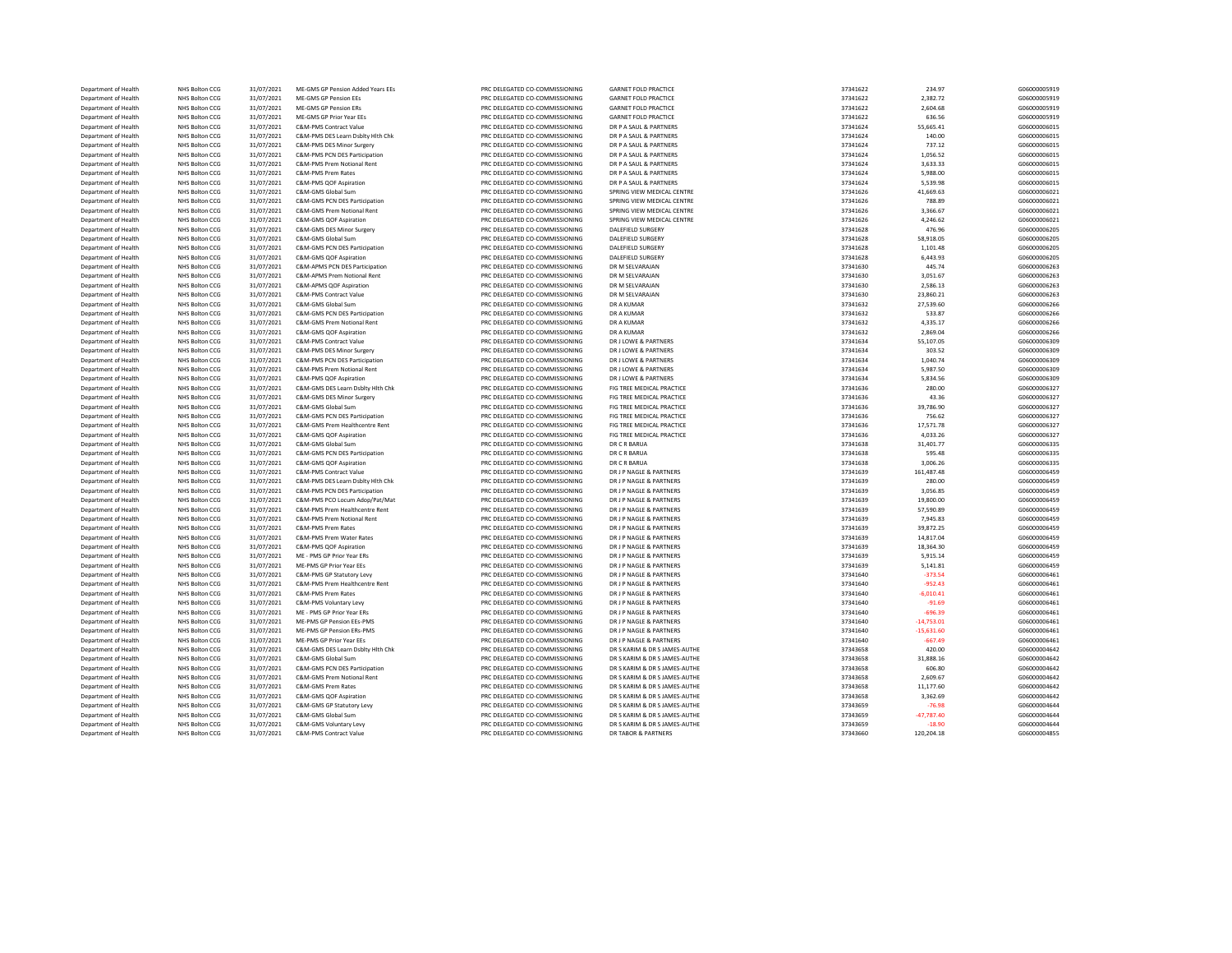| Department of Health | NHS Bolton CCG | 31/07/2021 | C&M-PMS PCN DES Participation       | PRC DELEGATED CO-COMMISSIONING  | <b>DR TABOR &amp; PARTNERS</b>        | 37343660 | 2,294.31              | G06000004855 |
|----------------------|----------------|------------|-------------------------------------|---------------------------------|---------------------------------------|----------|-----------------------|--------------|
| Department of Health | NHS Bolton CCG | 31/07/2021 | C&M-PMS Prem Notional Rent          | PRC DELEGATED CO-COMMISSIONING  | <b>DR TABOR &amp; PARTNERS</b>        | 37343660 | 4.747.92              | G06000004855 |
| Department of Health | NHS Bolton CCG | 31/07/2021 | C&M-PMS QOF Aspiration              | PRC DELEGATED CO-COMMISSIONING  | <b>DR TABOR &amp; PARTNERS</b>        | 37343660 | 12,488.51             | G06000004855 |
| Department of Health | NHS Bolton CCG | 31/07/2021 | ME-PMS GP Prior Year EEs            | PRC DELEGATED CO-COMMISSIONING  | <b>DR TABOR &amp; PARTNERS</b>        | 37343660 | 895.24                | G06000004855 |
| Department of Health | NHS Bolton CCG | 31/07/2021 | C&M-PMS Contract Value              | PRC DELEGATED CO-COMMISSIONING  | HEATON MEDICAL CENTRE                 | 37343662 | 84,320.76             | G06000004884 |
| Department of Health | NHS Bolton CCG | 31/07/2021 | C&M-PMS DES Minor Surgery           | PRC DELEGATED CO-COMMISSIONING  | <b>HEATON MEDICAL CENTRE</b>          | 37343662 | 130.08                | G06000004884 |
|                      |                |            |                                     |                                 |                                       |          |                       |              |
| Department of Health | NHS Bolton CCG | 31/07/2021 | C&M-PMS PCN DES Participation       | PRC DELEGATED CO-COMMISSIONING  | HEATON MEDICAL CENTRE                 | 37343662 | 1,611.76              | G06000004884 |
| Department of Health | NHS Bolton CCG | 31/07/2021 | C&M-PMS PCO Locum Adop/Pat/Mat      | PRC DELEGATED CO-COMMISSIONING  | HEATON MEDICAL CENTRE                 | 37343662 | 4,800.00              | G06000004884 |
| Department of Health | NHS Bolton CCG | 31/07/2021 | C&M-PMS Prem Notional Rent          | PRC DELEGATED CO-COMMISSIONING  | HEATON MEDICAL CENTRE                 | 37343662 | 7,108.33              | G06000004884 |
| Department of Health | NHS Bolton CCG | 31/07/2021 | C&M-PMS Prem Water Rates            | PRC DELEGATED CO-COMMISSIONING  | HEATON MEDICAL CENTRE                 | 37343662 | 1,696.05              | G06000004884 |
| Department of Health | NHS Bolton CCG | 31/07/2021 | C&M-PMS QOF Aspiration              | PRC DELEGATED CO-COMMISSIONING  | HEATON MEDICAL CENTRE                 | 37343662 | 9,451.10              | G06000004884 |
| Department of Health | NHS Bolton CCG | 31/07/2021 | ME-PMS GP Pension EEs-PMS           | PRC DELEGATED CO-COMMISSIONING  | HEATON MEDICAL CENTRE                 | 37343662 | 311.11                | G06000004884 |
| Department of Health | NHS Bolton CCG | 31/07/2021 | ME-PMS GP Pension ERs-PMS           | PRC DELEGATED CO-COMMISSIONING  | HEATON MEDICAL CENTRE                 | 37343662 | 357.90                | G06000004884 |
| Department of Health | NHS Bolton CCG | 31/07/2021 | C&M-PMS GP Statutory Levy           | PRC DELEGATED CO-COMMISSIONING  | HEATON MEDICAL CENTRE                 | 37343663 | $-197.71$             | G06000004886 |
| Department of Health | NHS Bolton CCG | 31/07/2021 | C&M-PMS PCO Locum Adop/Pat/Mat      | PRC DELEGATED CO-COMMISSIONING  | HEATON MEDICAL CENTRE                 | 37343663 | $-12,000.00$          | G06000004886 |
| Department of Health | NHS Bolton CCG | 31/07/2021 | C&M-PMS Voluntary Levy              | PRC DELEGATED CO-COMMISSIONING  | HEATON MEDICAL CENTRE                 | 37343663 | $-48.53$              | G06000004886 |
|                      |                |            |                                     |                                 |                                       |          |                       | G06000004886 |
| Department of Health | NHS Bolton CCG | 31/07/2021 | ME - PMS GP Prior Year ERs          | PRC DELEGATED CO-COMMISSIONING  | HEATON MEDICAL CENTRE                 | 37343663 | $-7,191.96$           |              |
| Department of Health | NHS Bolton CCG | 31/07/2021 | ME-PMS GP Pension Added Years EEs   | PRC DELEGATED CO-COMMISSIONING  | HEATON MEDICAL CENTRE                 | 37343663 | $-164.67$             | G06000004886 |
| Department of Health | NHS Bolton CCG | 31/07/2021 | ME-PMS GP Pension EEs-PMS           | PRC DELEGATED CO-COMMISSIONING  | <b>HEATON MEDICAL CENTRE</b>          | 37343663 | $-8.122.41$           | G06000004886 |
| Department of Health | NHS Bolton CCG | 31/07/2021 | MF-PMS GP Pension FRs-PMS           | PRC DELEGATED CO-COMMISSIONING  | <b>HEATON MEDICAL CENTRE</b>          | 37343663 | $-8,663.93$           | G06000004886 |
| Department of Health | NHS Bolton CCG | 31/07/2021 | ME-PMS GP Prior Year EEs            | PRC DELEGATED CO-COMMISSIONING  | HEATON MEDICAL CENTRE                 | 37343663 | $-7,824.85$           | G06000004886 |
| Department of Health | NHS Bolton CCG | 31/07/2021 | C&M-GMS DES Learn Dsblty Hlth Chk   | PRC DELEGATED CO-COMMISSIONING  | DR COUNSELL & PARTNERS                | 37343664 | 420.00                | G06000005250 |
| Department of Health | NHS Bolton CCG | 31/07/2021 | C&M-GMS DES Minor Surgery           | PRC DELEGATED CO-COMMISSIONING  | DR COUNSELL & PARTNERS                | 37343664 | 86.72                 | G06000005250 |
| Department of Health | NHS Bolton CCG | 31/07/2021 | C&M-GMS Global Sum                  | PRC DELEGATED CO-COMMISSIONING  | DR COUNSELL & PARTNERS                | 37343664 | 62,257.69             | G06000005250 |
| Department of Health | NHS Bolton CCG | 31/07/2021 | C&M-GMS PCN DES Participation       | PRC DELEGATED CO-COMMISSIONING  | DR COUNSELL & PARTNERS                | 37343664 | 1,196.40              | G06000005250 |
| Department of Health | NHS Bolton CCG | 31/07/2021 | C&M-GMS OOF Asniration              | PRC DELEGATED CO-COMMISSIONING  | DR COUNSELL & PARTNERS                | 37343664 | 6,206.66              | G06000005250 |
|                      | NHS Bolton CCG |            | ME - GMS GP Prior Year ERs          |                                 | DR COUNSELL & PARTNERS                |          | 3.268.53              | G06000005250 |
| Department of Health |                | 31/07/2021 |                                     | PRC DELEGATED CO-COMMISSIONING  |                                       | 37343664 |                       |              |
| Department of Health | NHS Bolton CCG | 31/07/2021 | ME-GMS GP Prior Year EEs            | PRC DELEGATED CO-COMMISSIONING  | DR COUNSELL & PARTNERS                | 37343664 | 4,323.51              | G06000005250 |
| Department of Health | NHS Bolton CCG | 31/07/2021 | C&M-PMS Contract Value              | PRC DELEGATED CO-COMMISSIONING  | DR EM PERRY                           | 37343666 | 28,035.18             | G06000005737 |
| Department of Health | NHS Bolton CCG | 31/07/2021 | C&M-PMS PCN DES Participation       | PRC DELEGATED CO-COMMISSIONING  | DR EM PERRY                           | 37343666 | 534.11                | G06000005737 |
| Department of Health | NHS Bolton CCG | 31/07/2021 | C&M-PMS Prem Actual Rent            | PRC DELEGATED CO-COMMISSIONING  | DR EM PERRY                           | 37343666 | 1,816.67              | G06000005737 |
| Department of Health | NHS Bolton CCG | 31/07/2021 | C&M-PMS Prem Other                  | PRC DELEGATED CO-COMMISSIONING  | DR EM PERRY                           | 37343666 | 136.25                | G06000005737 |
| Department of Health | NHS Bolton CCG | 31/07/2021 | C&M-PMS Prem Rates                  | PRC DELEGATED CO-COMMISSIONING  | DR EM PERRY                           | 37343666 | 6,611.75              | G06000005737 |
| Department of Health | NHS Bolton CCG | 31/07/2021 | C&M-PMS Prem Water Rates            | PRC DELEGATED CO-COMMISSIONING  | DR EM PERRY                           | 37343666 | 325.70                | G06000005737 |
| Department of Health | NHS Bolton CCG | 31/07/2021 | C&M-PMS QOF Aspiration              | PRC DELEGATED CO-COMMISSIONING  | DR EM PERRY                           | 37343666 | 2,874.89              | G06000005737 |
| Department of Health | NHS Bolton CCG | 31/07/2021 | ME-PMS GP Pension ERs-PMS           | PRC DELEGATED CO-COMMISSIONING  | DR EM PERRY                           | 37343666 | 349.91                | G06000005737 |
| Department of Health | NHS Bolton CCG | 31/07/2021 | <b>C&amp;M-PMS Contract Value</b>   | PRC DELEGATED CO-COMMISSIONING  | ALASTAIR ROSS MEDICAL PRACTICE        | 37343668 | 51,268.88             | G06000005899 |
| Department of Health | NHS Bolton CCG |            | C&M-PMS PCN DES Participation       | PRC DELEGATED CO-COMMISSIONING  | ALASTAIR ROSS MEDICAL PRACTICE        | 37343668 | 982.11                | G06000005899 |
|                      |                | 31/07/2021 |                                     |                                 |                                       |          |                       |              |
| Department of Health | NHS Bolton CCG | 31/07/2021 | C&M-PMS PCO Other                   | PRC DELEGATED CO-COMMISSIONING  | ALASTAIR ROSS MEDICAL PRACTICE        | 37343668 | 4,534.00              | G06000005899 |
| Department of Health | NHS Bolton CCG | 31/07/2021 | C&M-PMS QOF Aspiration              | PRC DELEGATED CO-COMMISSIONING  | ALASTAIR ROSS MEDICAL PRACTICE        | 37343668 | 5,616.69              | G06000005899 |
| Department of Health | NHS Bolton CCG | 31/07/2021 | C&M-GMS DES Minor Surgery           | PRC DELEGATED CO-COMMISSIONING  | STABLE FOLD SURGERY                   | 37343670 | 216.80                | G06000006018 |
| Department of Health | NHS Bolton CCG | 31/07/2021 | C&M-GMS Global Sum                  | PRC DELEGATED CO-COMMISSIONING  | STABLE FOLD SURGERY                   | 37343670 | 53,930.47             | G06000006018 |
| Department of Health | NHS Bolton CCG | 31/07/2021 | C&M-GMS PCN DES Participation       | PRC DELEGATED CO-COMMISSIONING  | STARLE FOLD SURGERY                   | 37343670 | 1,048.85              | G06000006018 |
| Department of Health | NHS Bolton CCG | 31/07/2021 | C&M-GMS Prem Notional Rent          | PRC DELEGATED CO-COMMISSIONING  | STABLE FOLD SURGERY                   | 37343670 | 3,404.17              | G06000006018 |
| Department of Health | NHS Bolton CCG | 31/07/2021 | C&M-GMS Prem Water Rates            | PRC DELEGATED CO-COMMISSIONING  | STABLE FOLD SURGERY                   | 37343670 | 396.22                | G06000006018 |
| Department of Health | NHS Bolton CCG | 31/07/2021 | C&M-GMS QOF Aspiration              | PRC DELEGATED CO-COMMISSIONING  | STABLE FOLD SURGERY                   | 37343670 | 5,376.88              | G06000006018 |
| Department of Health | NHS Bolton CCG | 31/07/2021 | ME - GMS GP Prior Year ERs          | PRC DELEGATED CO-COMMISSIONING  | STABLE FOLD SURGERY                   | 37343670 | 5,347.01              | G06000006018 |
| Department of Health | NHS Bolton CCG | 31/07/2021 | ME-GMS GP Prior Year EEs            | PRC DELEGATED CO-COMMISSIONING  | STABLE FOLD SURGERY                   | 37343670 | 5,677.67              | G06000006018 |
| Department of Health | NHS Bolton CCG | 31/07/2021 | C&M-PMS Contract Value              | PRC DELEGATED CO-COMMISSIONING  | DRS LIVERSEDGE MCCURDIE WONG & YOXALL | 37343673 | 47,678.21             | G06000006142 |
|                      |                |            |                                     |                                 |                                       |          |                       |              |
| Department of Health | NHS Bolton CCG | 31/07/2021 | C&M-PMS PCN DES Participation       | PRC DELEGATED CO-COMMISSIONING  | DRS LIVERSEDGE MCCURDIE WONG & YOXALL | 37343673 | 900.79                | G06000006142 |
| Department of Health | NHS Bolton CCG | 31/07/2021 | C&M-PMS QOF Aspiration              | PRC DELEGATED CO-COMMISSIONING  | DRS LIVERSEDGE MCCURDIE WONG & YOXALL | 37343673 | 4,591.14              | G06000006142 |
| Department of Health | NHS Bolton CCG | 31/07/2021 | C&M-GMS DES Learn Dsblty Hlth Chk   | PRC DELEGATED CO-COMMISSIONING  | DR MALHOTRA & PARTNERS                | 37343674 | 3.080.00              | G06000006227 |
| Department of Health | NHS Bolton CCG | 31/07/2021 | C&M-GMS Global Sum                  | PRC DELEGATED CO-COMMISSIONING  | DR MALHOTRA & PARTNERS                | 37343674 | 63,847.48             | G06000006227 |
| Department of Health | NHS Bolton CCG | 31/07/2021 | C&M-GMS PCN DES Participation       | PRC DELEGATED CO-COMMISSIONING  | DR MALHOTRA & PARTNERS                | 37343674 | 1,210.00              | G06000006227 |
| Department of Health | NHS Bolton CCG | 31/07/2021 | C&M-GMS Prem Actual Rent            | PRC DELEGATED CO-COMMISSIONING  | DR MALHOTRA & PARTNERS                | 37343674 | 3,700.00              | G06000006227 |
| Department of Health | NHS Bolton CCG | 31/07/2021 | C&M-GMS Prem Notional Rent          | PRC DELEGATED CO-COMMISSIONING  | DR MALHOTRA & PARTNERS                | 37343674 | 575.00                | G06000006227 |
| Department of Health | NHS Bolton CCG | 31/07/2021 | C&M-GMS Prem Water Rates            | PRC DELEGATED CO-COMMISSIONING  | DR MALHOTRA & PARTNERS                | 37343674 | 333.81                | G06000006227 |
| Department of Health | NHS Bolton CCG | 31/07/2021 | C&M-GMS QOF Aspiration              | PRC DELEGATED CO-COMMISSIONING  | DR MALHOTRA & PARTNERS                | 37343674 | 7,087.47              | G06000006227 |
| Department of Health | NHS Bolton CCG | 31/07/2021 | C&M-GMS GP Statutory Levy           | PRC DELEGATED CO-COMMISSIONING  | DR MALHOTRA & PARTNERS                | 37343675 | $-146.19$             | G06000006229 |
|                      | NHS Bolton CCG | 31/07/2021 |                                     | PRC DELEGATED CO-COMMISSIONING  | DR MALHOTRA & PARTNERS                | 37343675 | $-35.88$              | G06000006229 |
| Department of Health |                |            | C&M-GMS Voluntary Levy              |                                 |                                       |          |                       |              |
| Department of Health | NHS Bolton CCG | 31/07/2021 | ME - GMS GP Prior Year ERs          | PRC DELEGATED CO-COMMISSIONING  | DR MALHOTRA & PARTNERS                | 37343675 | $-13,927.47$          | G06000006229 |
| Department of Health | NHS Bolton CCG | 31/07/2021 | ME-GMS GP Pension EEs               | PRC DELEGATED CO-COMMISSIONING  | DR MALHOTRA & PARTNERS                | 37343675 | $-2,937.50$           | G06000006229 |
| Department of Health | NHS Bolton CCG | 31/07/2021 | ME-GMS GP Pension ERs               | PRC DELEGATED CO-COMMISSIONING  | DR MALHOTRA & PARTNERS                | 37343675 | $-2,995.84$           | G06000006229 |
| Department of Health | NHS Bolton CCG | 31/07/2021 | ME-GMS GP Prior Year EEs            | PRC DELEGATED CO-COMMISSIONING  | DR MALHOTRA & PARTNERS                | 37343675 | $-15,343.66$          | G06000006229 |
| Department of Health | NHS Bolton CCG | 31/07/2021 | C&M-GMS Global Sum                  | PRC DELEGATED CO-COMMISSIONING  | DR T A WALMSLEY & PARTNERS            | 37343676 | 42,538.97             | G06000006561 |
| Department of Health | NHS Bolton CCG | 31/07/2021 | C&M-GMS PCN DES Participation       | PRC DELEGATED CO-COMMISSIONING  | DR T A WALMSLEY & PARTNERS            | 37343676 | 807.13                | G06000006561 |
| Department of Health | NHS Bolton CCG | 31/07/2021 | C&M-GMS OOF Asniration              | PRC DELEGATED CO-COMMISSIONING  | DR T A WALMSLEY & PARTNERS            | 37343676 | 4,907.64              | G06000006561 |
| Department of Health | NHS Bolton CCG | 31/07/2021 | Clinical&Medical-Independent Sector | <b>LEARNING DIFFICULTIES</b>    | NORTHERN HEALTHCARE LTD               | 37348431 | 3,900.00              | 3723         |
| Department of Health | NHS Bolton CCG | 31/07/2021 | Clinical&Medical-Independent Sector | MENTAL HEALTH SERVICES - ADULTS | NORTHERN HEALTHCARE LTD               | 37348431 | 89,700.00             | 3723         |
| Department of Health | NHS Bolton CCG | 31/07/2021 | Clinical&Medical-Voluntary Sector   | MENTAL HEALTH CONTRACTS         | <b>FAMILY ACTION</b>                  | 37348438 | 52,483.08 221 4103 31 | JUL210017    |
|                      |                |            |                                     |                                 |                                       |          |                       |              |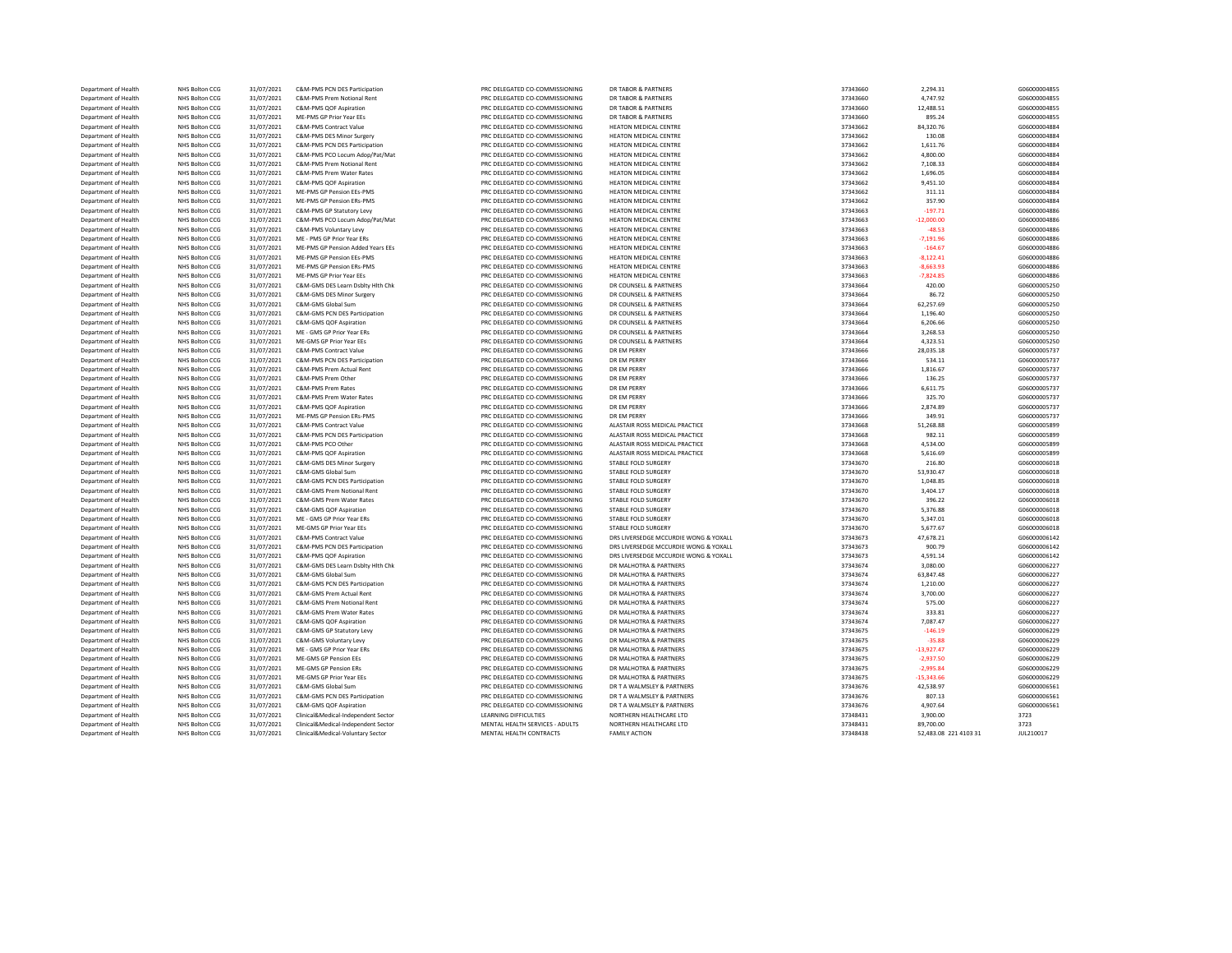| Department of Health                         | NHS Bolton CCG                   | 31/07/2021               | Clinical&Medical-Independent Sector                            | COMMISSIONING - NON ACUTE                                        | BARDOC                                                | 37348477             | 32,620.33              | 8727                                     |
|----------------------------------------------|----------------------------------|--------------------------|----------------------------------------------------------------|------------------------------------------------------------------|-------------------------------------------------------|----------------------|------------------------|------------------------------------------|
| Department of Health                         | NHS Bolton CCG                   | 31/07/2021               | Clinical&Medical-Independent Sector                            | <b>CHILDREN SERVICES</b>                                         | NHS ENGLAND                                           | 37348493             | 99,047.00 654 442 045  | 7000041064                               |
| Department of Health                         | NHS Bolton CCG                   | 31/07/2021               | C&M-GMS LES Triple Aim                                         | LOCAL ENHANCED SERVICES                                          | <b>DUNSTAN PARTNERSHIP</b>                            | 37349896             | 30,948.00              | 110261-08-JUL-2021                       |
| Department of Health<br>Department of Health | NHS Bolton CCG<br>NHS Bolton CCG | 31/07/2021<br>31/07/2021 | C&M-PMS LES Triple Aim<br>C&M-GMS LES Triple Aim               | LOCAL ENHANCED SERVICES<br>LOCAL ENHANCED SERVICES               | DR M S FLETCHER & PARTNERS<br>KEARSLEY MEDICAL CENTRE | 37349911<br>37349921 | 26,057.00<br>42,530.00 | 110293-08-JUL-2021<br>110265-08-JUL-2021 |
| Department of Health                         | NHS Bolton CCG                   | 31/07/2021               | C&M-APMS LES Triple Aim                                        | LOCAL ENHANCED SERVICES                                          | <b>BOLTON COMMUNITY PRACTICE</b>                      | 37349932             | 40,269.00              | 110305-08-JUL-2021                       |
| Department of Health                         | NHS Bolton CCG                   | 31/07/2021               | C&M-PMS LES Triple Aim                                         | LOCAL ENHANCED SERVICES                                          |                                                       |                      |                        | 110297-08-JUL-2021                       |
|                                              | NHS Bolton CCG                   | 31/07/2021               | C&M-PMS LES Triple Aim                                         | <b>LOCAL ENHANCED SERVICES</b>                                   | DR KJ COLEMAN & PARTNERS                              | 37349933             | 36,699.00              | 110303-08-JUL-2021                       |
| Department of Health                         |                                  |                          |                                                                |                                                                  | DR TABOR & PARTNERS                                   | 37349935             | 44,711.00              |                                          |
| Department of Health                         | NHS Bolton CCG<br>NHS Bolton CCG | 31/07/2021               | C&M-PMS LES Triple Aim                                         | LOCAL ENHANCED SERVICES<br><b>LOCAL ENHANCED SERVICES</b>        | SILVERT & PARTNERS                                    | 37349937             | 42,603.00              | 110301-08-JUL-2021<br>110299-08-JUL-2021 |
| Department of Health                         |                                  | 31/07/2021               | C&M-PMS LES Triple Aim                                         |                                                                  | SWAN LANE MEDICAL CENTRE                              | 37349940             | 26,922.00              |                                          |
| Department of Health                         | NHS Bolton CCG                   | 31/07/2021               | C&M-PMS LES Triple Aim                                         | LOCAL ENHANCED SERVICES                                          | <b>HEATON MEDICAL CENTRE</b>                          | 37349941             | 31,201.00              | 110302-08-JUL-2021                       |
| Department of Health                         | NHS Bolton CCG                   | 31/07/2021               | C&M-PMS LES Triple Aim                                         | <b>LOCAL ENHANCED SERVICES</b>                                   | DR J P NAGLE & PARTNERS                               | 37349944             | 59256                  | 110315-08-JUL-2021                       |
| Department of Health                         | NHS Bolton CCG                   | 31/07/2021               | C&M-APMS DES Learn Dsblty Hlth Chk                             | PRC DELEGATED CO-COMMISSIONING                                   | SSP HEALTH MEDICAL SERVICES LTD (P82609)              | 37360643             | 420                    | G06000005580                             |
| Department of Health                         | NHS Bolton CCG                   | 31/07/2021               | C&M-APMS PCN DES Participation                                 | PRC DELEGATED CO-COMMISSIONING                                   | SSP HEALTH MEDICAL SERVICES LTD (P82609)              | 37360643             | 876.03                 | G06000005580                             |
| Department of Health                         | NHS Bolton CCG                   | 31/07/2021               | C&M-APMS QOF Aspiration                                        | PRC DELEGATED CO-COMMISSIONING                                   | SSP HEALTH MEDICAL SERVICES LTD (P82609)              | 37360643             | 3824.74                | G06000005580                             |
| Department of Health                         | NHS Bolton CCG                   | 31/07/2021               | C&M-PMS Contract Value                                         | PRC DELEGATED CO-COMMISSIONING                                   | SSP HEALTH MEDICAL SERVICES LTD (P82609)              | 37360643             | 44638.51               | G06000005580                             |
| Department of Health                         | NHS Bolton CCG                   | 31/07/2021               | C&M- IIF ACHIEVEMENT                                           | PRC DELEGATED CO-COMMISSIONING                                   | BOLTON COMMUNITY PRACTICE                             | 37360644             | 15658.37               | G06000005855                             |
| Department of Health                         | NHS Bolton CCG                   | 31/07/2021               | C&M- PCN DES CARE HOME PREMIUM                                 | PRC DELEGATED CO-COMMISSIONING                                   | BOLTON COMMUNITY PRACTICE                             | 37360644             | 2050                   | G06000005855                             |
| Department of Health                         | NHS Bolton CCG                   | 31/07/2021               | C&M-APMS DES Extended Hours Access                             | PRC DELEGATED CO-COMMISSIONING                                   | BOLTON COMMUNITY PRACTICE                             | 37360644             | 4433.64                | G06000005855                             |
| Department of Health                         | NHS Bolton CCG                   | 31/07/2021               | C&M-APMS PCN DES Clinical Director                             | PRC DELEGATED CO-COMMISSIONING                                   | BOLTON COMMUNITY PRACTICE                             | 37360644             | 2266.08                | G06000005855                             |
| Department of Health                         | NHS Bolton CCG                   | 31/07/2021               | C&M-APMS PCN DES PCN support                                   | PRC DELEGATED CO-COMMISSIONING                                   | <b>BOLTON COMMUNITY PRACTICE</b>                      | 37360644             | 4618.38                | G06000005855                             |
| Department of Health                         | NHS Bolton CCG                   | 31/07/2021               | C&M-APMS PCN DES Participation                                 | PRC DELEGATED CO-COMMISSIONING                                   | <b>BOLTON COMMUNITY PRACTICE</b>                      | 37360644             | 2026.79                | G06000005855                             |
| Department of Health                         | NHS Bolton CCG                   | 31/07/2021               | C&M-APMS QOF Aspiration                                        | PRC DELEGATED CO-COMMISSIONING                                   | BOLTON COMMUNITY PRACTICE                             | 37360644             | 10930.08               | G06000005855                             |
| Department of Health                         | NHS Bolton CCG                   | 31/07/2021               | C&M-PMS Contract Value                                         | PRC DELEGATED CO-COMMISSIONING                                   | BOLTON COMMUNITY PRACTICE                             | 37360644             | 108525.79              | G06000005855                             |
| Department of Health                         | NHS Bolton CCG                   | 31/07/2021               | C&M- IIF ACHIEVEMENT                                           | PRC DELEGATED CO-COMMISSIONING                                   | <b>DUNSTAN PARTNERSHIP</b>                            | 37360645             | 12835.93               | G06000005874                             |
| Department of Health                         | NHS Bolton CCG                   | 31/07/2021               | C&M- PCN DES CARE HOME PREMIUM                                 | PRC DELEGATED CO-COMMISSIONING                                   | <b>DUNSTAN PARTNERSHIP</b>                            | 37360645             | 2,350.00               | G06000005874                             |
| Department of Health                         | NHS Bolton CCG                   | 31/07/2021               | C&M-GMS DES Extended Hours Access                              | PRC DELEGATED CO-COMMISSIONING                                   | <b>DUNSTAN PARTNERSHIP</b>                            | 37360645             | 4,348.20               | G06000005874                             |
| Department of Health                         | NHS Bolton CCG                   | 31/07/2021               | C&M-GMS Global Sum                                             | PRC DELEGATED CO-COMMISSIONING                                   | <b>DUNSTAN PARTNERSHIP</b>                            | 37360645             | 84311.79               | G06000005874                             |
| Department of Health                         | NHS Bolton CCG                   | 31/07/2021               | C&M-GMS PCN DES Clinical Director                              | PRC DELEGATED CO-COMMISSIONING                                   | <b>DUNSTAN PARTNERSHIP</b>                            | 37360645             | 2,222.41               | G06000005874                             |
| Department of Health                         | NHS Bolton CCG                   | 31/07/2021               | C&M-GMS PCN DES PCN support                                    | PRC DELEGATED CO-COMMISSIONING                                   | <b>DUNSTAN PARTNERSHIP</b>                            | 37360645             | 4,529.38               | G06000005874                             |
| Department of Health                         | NHS Bolton CCG                   | 31/07/2021               | C&M-GMS PCN DES Particination                                  | PRC DELEGATED CO-COMMISSIONING                                   | <b>DUNSTAN PARTNERSHIP</b>                            | 37360645             | 1,606.49               | G06000005874                             |
| Department of Health                         | NHS Bolton CCG                   | 31/07/2021               | C&M-GMS Prem Healthcentre Rent                                 | PRC DELEGATED CO-COMMISSIONING                                   | <b>DUNSTAN PARTNERSHIP</b>                            | 37360645             | 69,940.60              | G06000005874                             |
| Department of Health                         | NHS Bolton CCG                   | 31/07/2021               | C&M-GMS QOF Aspiration                                         | PRC DELEGATED CO-COMMISSIONING                                   | <b>DUNSTAN PARTNERSHIP</b>                            | 37360645             | 10893.38               | G06000005874                             |
| Department of Health                         | NHS Bolton CCG                   | 31/07/2021               | ME - GMS GP Prior Year ERs                                     | PRC DELEGATED CO-COMMISSIONING                                   | <b>DUNSTAN PARTNERSHIP</b>                            | 37360645             | 234.89                 | G06000005874                             |
| Department of Health                         | NHS Bolton CCG                   | 31/07/2021               | ME-GMS GP Prior Year EEs                                       | PRC DELEGATED CO-COMMISSIONING                                   | <b>DUNSTAN PARTNERSHIP</b>                            |                      | 933.3                  | G06000005874                             |
| Department of Health                         | NHS Bolton CCG                   | 31/07/2021               | C&M- IIF ACHIEVEMENT                                           | PRC DELEGATED CO-COMMISSIONING                                   |                                                       | 37360645             |                        | G06000006139                             |
| Department of Health                         | NHS Bolton CCG                   | 31/07/2021               | C&M- PCN DES CARE HOME PREMIUM                                 | PRC DELEGATED CO-COMMISSIONING                                   | DR J LEACH                                            | 37360646             | 17562.02               | G06000006139                             |
| Department of Health                         | NHS Bolton CCG                   | 31/07/2021               | C&M-PMS Contract Value                                         | PRC DELEGATED CO-COMMISSIONING                                   | DR J LEACH                                            | 37360646             | 1200                   | G06000006139                             |
|                                              |                                  | 31/07/2021               |                                                                |                                                                  | DR J LEACH                                            | 37360646             | 25489.81               |                                          |
| Department of Health                         | NHS Bolton CCG<br>NHS Bolton CCG |                          | C&M-PMS DES Extended Hours Access<br>C&M-PMS DES Minor Surgery | PRC DELEGATED CO-COMMISSIONING<br>PRC DELEGATED CO-COMMISSIONING | DR J LEACH                                            | 37360646             | 5309.28                | G06000006139<br>G06000006139             |
| Department of Health                         |                                  | 31/07/2021               |                                                                |                                                                  | <b>DR J LEACH</b>                                     | 37360646             | 173.44                 |                                          |
| Department of Health                         | NHS Bolton CCG                   | 31/07/2021               | C&M-PMS DES Minor Surgery                                      | PRC DELEGATED CO-COMMISSIONING                                   | DR J LEACH                                            | 37360646             | 476.96                 | G06000006139                             |
| Department of Health                         | NHS Bolton CCG                   | 31/07/2021               | C&M-PMS PCN DES Clinical Director                              | PRC DELEGATED CO-COMMISSIONING                                   | DR J LEACH                                            | 37360646             | 2713.63                | G06000006139                             |
| Department of Health                         | NHS Bolton CCG                   | 31/07/2021               | C&M-PMS PCN DES PCN support                                    | PRC DELEGATED CO-COMMISSIONING                                   | DR J LEACH                                            | 37360646             | 5530.5                 | G06000006139                             |
| Department of Health                         | NHS Bolton CCG                   | 31/07/2021               | C&M-PMS PCN DES Participation                                  | PRC DELEGATED CO-COMMISSIONING                                   | DR J LEACH                                            | 37360646             | 474.68                 | G06000006139                             |
| Department of Health                         | NHS Bolton CCG                   | 31/07/2021               | C&M-PMS Prem Notional Rent                                     | PRC DELEGATED CO-COMMISSIONING                                   | DR J LEACH                                            | 37360646             | 1661.25                | G06000006139                             |
| Department of Health                         | NHS Bolton CCG                   | 31/07/2021               | C&M-PMS QOF Aspiration                                         | PRC DELEGATED CO-COMMISSIONING                                   | DR J LEACH                                            | 37360646             | 2629.38                | G06000006139                             |
| Department of Health                         | NHS Bolton CCG                   | 31/07/2021               | ME-PMS GP Prior Year EEs                                       | PRC DELEGATED CO-COMMISSIONING                                   | DR J LEACH                                            | 37360646             | 600.52                 | G06000006139                             |
| Department of Health                         | NHS Bolton CCG                   | 31/07/2021               | Apprenticeship Levy Payable                                    | <b>BALANCE SHEET</b>                                             | HMRC                                                  | 37389453             | 1,130.00 654457614     | 475PW004363742203                        |
| Department of Health                         | NHS Bolton CCG                   | 31/07/2021               | Income tax <1Yr                                                | <b>BALANCE SHEET</b>                                             | HMRC                                                  | 37389453             | 72,335.41 654457614    | 475PW004363742203                        |
| Department of Health                         | <b>NHS Bolton CCG</b>            | 31/07/2021               | Income tax <1Yr-Student Loans                                  | <b>BALANCE SHEET</b>                                             | HMRC                                                  | 37389453             | 1433 654457614         | 475PW004363742203                        |
| Department of Health                         | NHS Bolton CCG                   | 31/07/2021               | National Insurance < 1 yr-NI- ERS                              | <b>BALANCE SHEET</b>                                             | HMRC                                                  | 37389453             | 50,403.47 654457614    | 475PW004363742203                        |
| Department of Health                         | NHS Bolton CCG                   | 31/07/2021               | National Insurance < 1 yr-NI-EES                               | <b>BALANCE SHEET</b>                                             | HMRC                                                  | 37389453             | 36164.4 654457614      | 475PW004363742203                        |
| Department of Health                         | NHS Bolton CCG                   | 31/07/2021               | Statutory Mat Pay < 1 yr                                       | <b>BALANCE SHEET</b>                                             | <b>HMRC</b>                                           | 37389453             | -559.24 654457614      | 475PW004363742203                        |
| Department of Health                         | NHS Bolton CCG                   | 31/07/2021               | Hcare Srv Rec NHS Trust-Contract Baseline                      | ACUTE COMMISSIONING                                              | EAST LANCASHIRE HOSPITALS NHS TRUST                   | 37414042             | 66,352.00 654913225    | 110317-14-JUL-2021                       |
| Department of Health                         | NHS Bolton CCG                   | 31/07/2021               | Hcare Srv Rec NHS Trust-Contract Baseline                      | AMBULANCE SERVICES                                               | NORTH WEST AMBULANCE SERVICE NHS TRUST                | 37414043             | 1,012,416.00 654435138 | 110322-14-JUL-2021                       |
|                                              |                                  |                          |                                                                |                                                                  |                                                       |                      |                        |                                          |